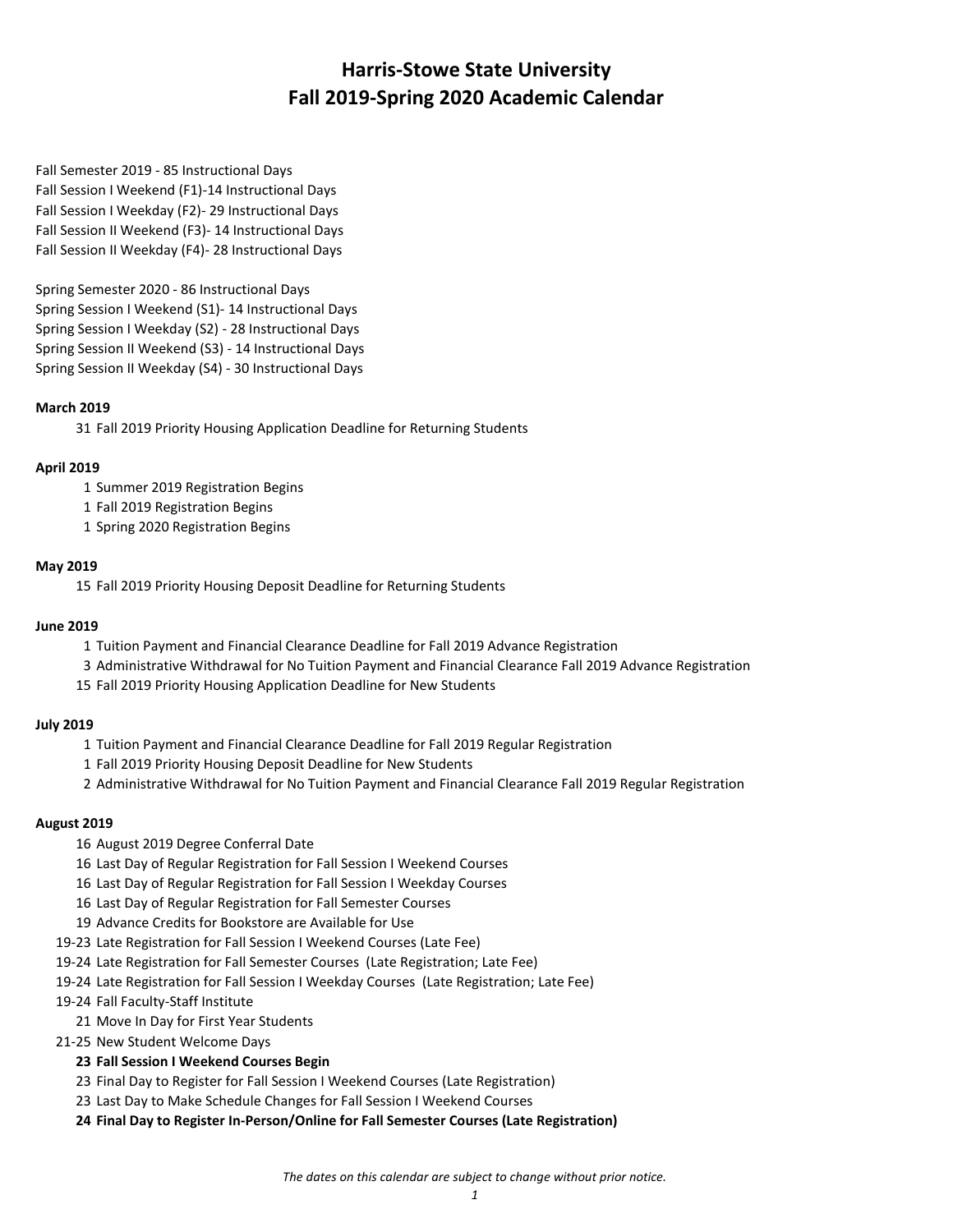## **Fall Semester Saturday Courses Begin**

- Final Day to Register for Fall Session I Weekday Courses (Late Registration)
- Saturday Registration for Fall Semester (Late Registration)
- Saturday Registration for Fall Session II Courses
- Move In Day for Returning Students

## **Fall Semester Weekday/Evening Courses Begin**

## **Fall Session I Weekday Courses Begin**

- Administrative Withdrawal for Never Attending Fall Session I Weekend Courses (Attendance Deadline)
- Last Day for 100% Tuition Refund for Fall Session I Weekend Courses

## 26-31 Welcome Week

- Last Day to Make Schedule Changes for Fall Semester Courses
- Last Day to Make Schedule Changes for Fall Session I Weekday Courses
- Last Day for 100% Tuition Refund for Fall Session I Weekday Courses
- Last Day for 100% Tuition Refund for Fall Semester Courses
- Last Day for 50% Tuition Refund for Fall Session I Weekend Courses
- Last Day for 50% Tuition Refund for Fall Session I Weekday Courses
- Administrative Withdrawal for Never Attending Fall Session I Weekday Courses (Attendance Deadline)
- Convocation/Rites of Passage
- Administrative Withdrawal for Never Attending Fall Semester Courses (Attendance Deadline)
- Tuition Payment and Financial Clearance Deadline for Fall 2019 Late Registration
- Tuition Payment and Financial Clearance Deadline for Fall 2019 Session II Regular Registration

## **September 2019**

- Official University Holiday-Campus Closed
- Administrative Withdrawal for No Tuition Payment and Financial Clearance Fall 2019 Late Registration
- Administrative Withdrawal for No Tuition Payment and Financial Clearance Fall 2019 Session II Regular Registration
- Fall Session I Weekend Census-Begin Drop/Withdrawal Period (Drop Fee)
- Fall Session I Weekday Census-Begin Drop/Withdrawal Period (Drop Fee)
- Last Day for 50% Tuition Refund for Fall Semester Courses
- Last Day for 25% Tuition Refund for Fall Semester Courses
- 13-14 Fall Session I Weekend Midterm Examinations
	- Graduation Application Deadline for December 2019 Degree Conferral
	- Fall Semester Census-Begin Drop/Withdrawal Period (Drop Fee)
	- Fall Session I Weekend Midterm Grades Due by 4:00pm
	- Final Day Advance Credits are Available for Use in Bookstore
- 18-20 Fall Session I Weekday Midterm Examinations
	- Fall Session I Weekday Midterm Grades Due by 4:00pm
	- **Final Day to Drop/Withdraw from Fall Session I Weekend Courses**
- 27-29 Parent and Family Weekend

#### **October 2019**

- Apply/Renew Free Application for Federal Student Aid (FAFSA)
- **Final Day to Drop/Withdraw from Fall Session I Weekday Courses**
- Last Day of Regular Registration for Fall Session II Weekend Courses
- Last Day of Regular Registration for Fall Session II Weekday Courses
- 11-12 Fall Session I Weekend Final Examinations; Fall Session I Weekend Courses End
- 12-18 Fall Semester Midterm Examinations
	- Tuition Payment and Financial Clearance Deadline for Fall 2019 Session II Late Registration
	- Administrative Withdrawal for No Tuition Payment and Financial Clearance Fall 2019 Session II Late Registration
	- Final Grades and Attendance Reports for Fall Session I Weekend Courses Due by 4:00pm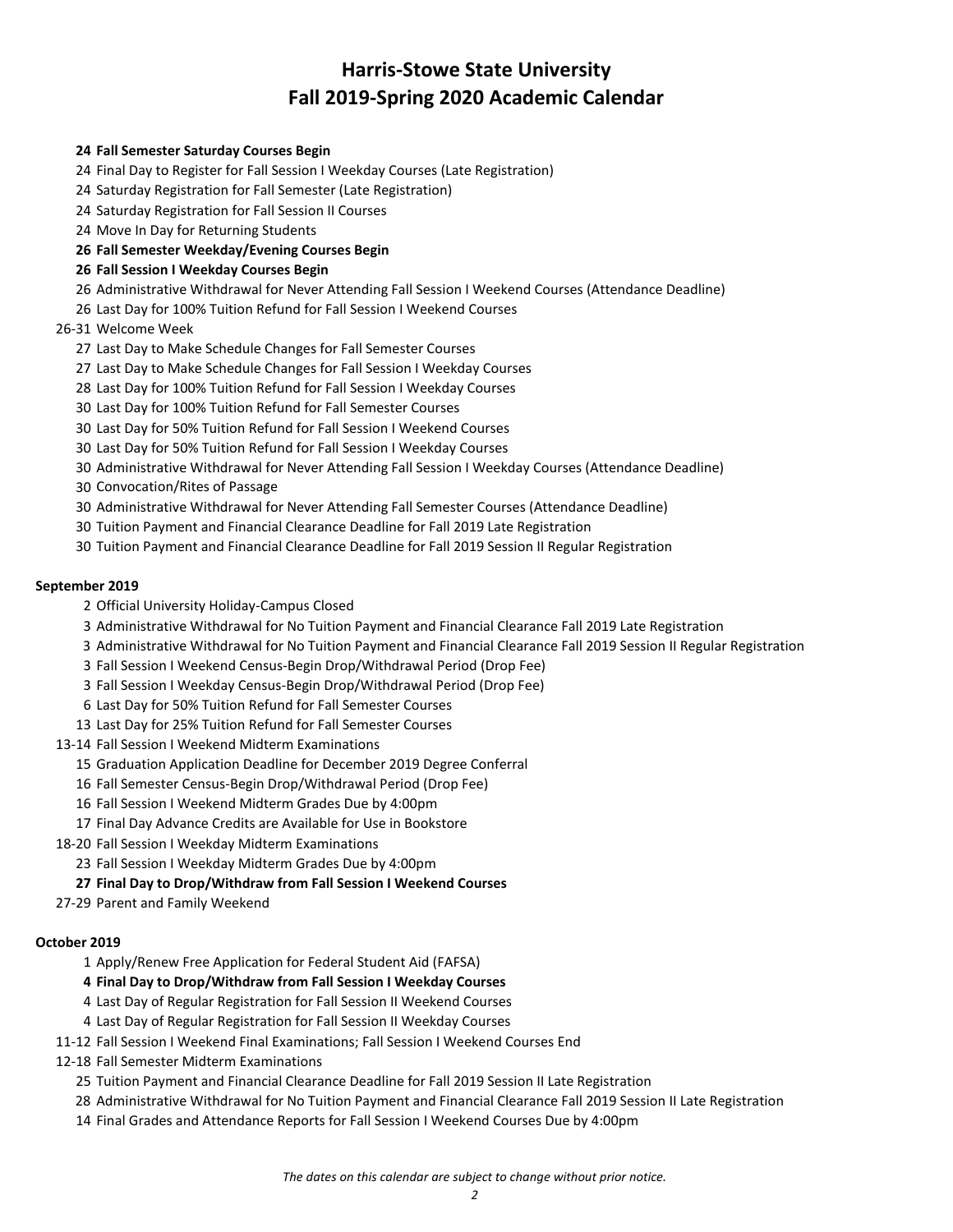- Book Rental Textbooks Due for Fall Session I Weekend
- 14-18 Late Registration for Fall Session II Weekday Courses (Late Fee)
- 14-18 Late Registration for Fall Session II Weekend Courses (Late Fee)
- 16-17 Fall Session I Weekday Final Examinations; Fall Session I Weekday Courses End
	- Final Day to Register for Fall Session II Weekend Courses (Late Registration)
	- Last Day to Make Schedule Changes for Fall Session II Weekend Courses (Late Registration)
	- Final Day to Register for Fall Session II Weekday Courses (Late Registration)
	- Fall Major Field Test Exit Exam Payment and Registration Deadline
	- **Fall Session II Weekend Courses Begin**
	- Fall Semester Midterm Grades Due by 4:00pm
	- Administrative Withdrawal for Never Attending Fall Session II Weekend Courses (Attendance Deadline)
	- **Fall Session II Weekday Courses Begin**
	- Final Grades and Attendance Reports for Fall Session I Weekday Courses Due by 4:00pm
	- Book Rental Textbooks Due for Fall Session I Weekday
	- Last Day for 100% Tuition Refund for Fall Session II Weekend Courses
	- Last Day to Make Schedule Changes for Fall Session II Weekday Courses
	- Last Day for 100% Tuition Refund for Fall Session II Weekday Courses
	- Administrative Withdrawal for Never Attending Fall Session II Weekday Courses (Attendance Deadline)
	- Last Day for 50% Tuition Refund for Fall Session II Weekend Courses
	- Last Day for 50% Tuition Refund for Fall Session II Weekday Courses
	- Last Day for Students to Resolve Spring 2019 Semester Incomplete Grades
	- Fall Major Field Test Exit Exam
- 18-26 Homecoming Week
	- Fall Session II Weekend Census-Begin Drop/Withdrawal Period (Drop Fee)
	- Fall Session II Weekday Census-Begin Drop/Withdrawal Period (Drop Fee)
	- Last Day for Instructors to Resolve Spring 2019 Semester Incomplete Grades

#### **November 2019**

- Tuition Payment and Financial Clearance Deadline for Spring 2020 Advance Registration
- Administrative Withdrawal for No Tuition Payment and Financial Clearance Spring 2020 Advance Registration
- 8-9 Fall Session II Weekend Midterm Examinations
- Fall Session II Weekend Midterm Grades Due by 4:00pm
- 13-15 Fall Session II Weekday Midterm Examinations
	- **Final Day to Drop/Withdraw from Fall Semester Courses -End Drop/Withdrawal Period**
	- Fall Session II Weekday Midterm Grades Due by 4:00pm
- **Final Day to Drop/Withdraw from Fall Session II Weekend Courses-End Drop/Withdrawal Period**
- 27-Dec 1 Official University Holiday-Campus Closed

## **December 2019**

- Tuition Payment and Financial Clearance Deadline for Spring 2020 Regular Registration
- **Final Day to Drop/Withdraw from Fall Session II Weekday Courses -End Drop/Withdrawal Period**
- **2-7** Final Examinations for Fall Graduation Candidates
	- Administrative Withdrawal for No Tuition Payment and Financial Clearance Spring 2020 Regular Registration
	- Final Grades and Attendance Reports for Fall Graduation Candidates Due by 4:00pm
	- Book Rental Textbooks Due for Fall Graduation Candidates
- 9-13 Fall Semester Final Examinations for Weekday and Evening Courses
- 9-13 Students Move Out of the Residence Halls, 24 hours After Last Fall Final Examination
- 11-13 Fall Session II Weekday Final Examinations; Fall Session II Weekday Courses End
- 13-14 Fall Session II Weekend Final Examinations; Fall Session II Weekend Courses End
	- Fall Semester Final Examinations for Saturday Courses; Fall Semester Courses End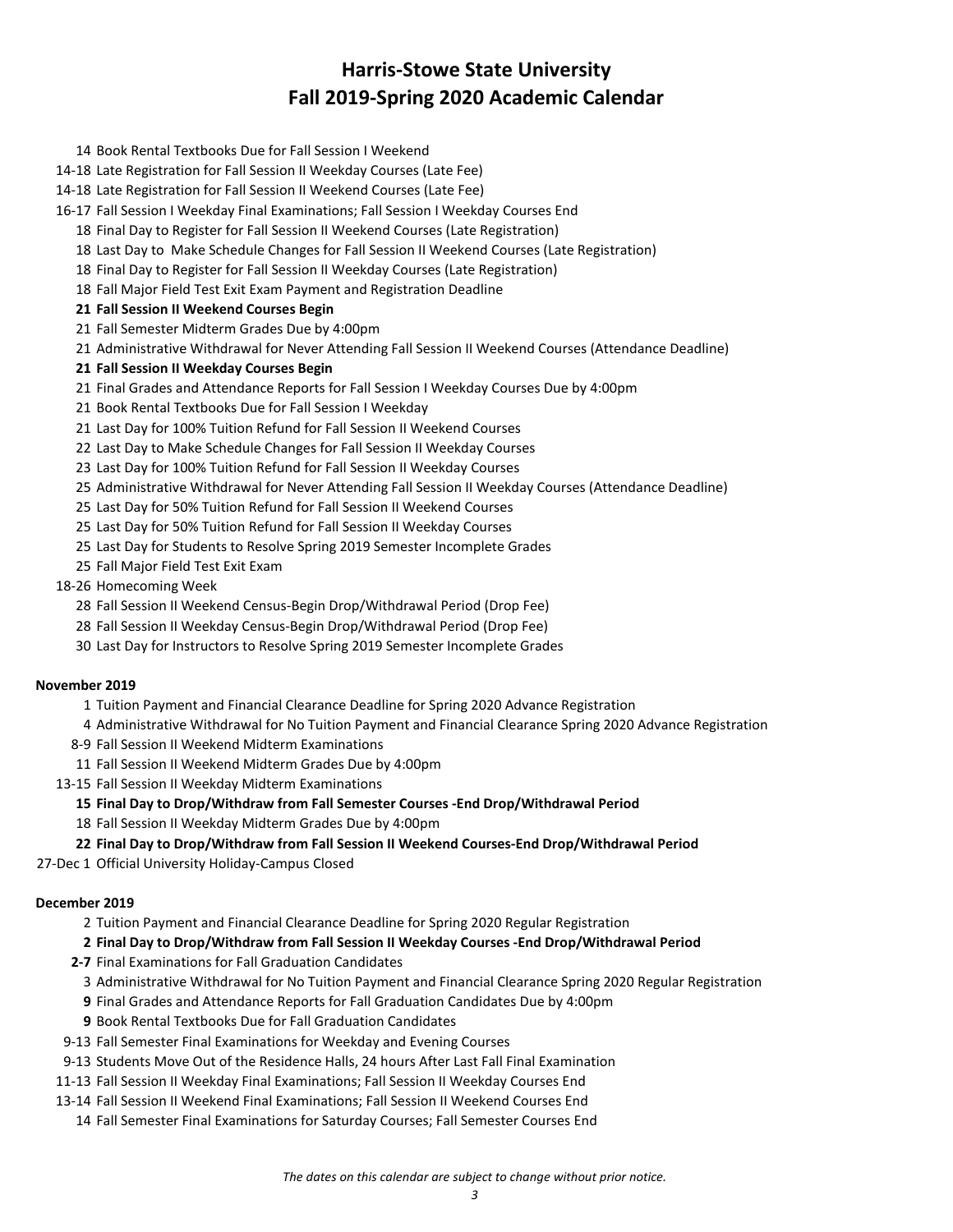- Book Rental Textbooks Due for Fall Semester
- Book Rental Textbooks Due for Fall Session II
- Final Grades and Attendance Reports for Fall Semester Courses Due by 4:00pm
- Final Grades and Attendance Reports for Fall Session II Weekday Courses Due by 4:00pm
- Final Grades and Attendance Reports for Fall Session II Weekend Courses Due by 4:00pm
- Student Winter Break Begins
- December 2019 Degree Conferral Date
- Summer/Fall Commencement Convocation
- Last Day of Regular In-Person Registration for Spring Semester
	- Last Day of Regular In-Person Registration for Spring Session I
	- Last Day of Regular In-Person Registration for Spring Session II
- Last Day to Submit an Application for Spring 2020 Admission

#### **January 2020**

- Advance Credits for Bookstore are Available for Use
- 6-10 Late Registration for Spring Session I Weekend Courses (Late Fee)
- 6-10 Spring Faculty-Staff Institute
- 6-11 Late Registration for Spring Semester Courses (Late Fee)
- 6-11 Late Registration for Spring Session I Weekday Courses (Late Fee)
- Student Winter Break Ends

## **Spring Session I Weekend Courses Begin**

- Final Day to Register for Spring Session I Weekend Courses (Late Registration)
- Final Day to Register for Spring Session I Weekday Courses (Late Registration)
- Last Day to Make Schedule Changes for Spring Session I Weekend Courses
- New Student Orientation

## **Spring Semester Saturday Courses Begin**

- Saturday Registration for Spring Semester (Late Registration)
- Saturday Registration for Spring Session II Courses
- **Final Day to Register In-Person/Online for Spring Semester (Late Registration)**
- Move In Day for First Year and Returning Students
- **Spring Semester Weekday/Evening Courses Begin**

#### **Spring Session I Weekday Courses Begin**

Administrative Withdrawal for Never Attending Spring Session I Weekend Courses (Attendance Deadline)

Last Day for 100% Tuition Refund for Spring Session I Weekend Courses

- Last Day to Make Schedule Changes for Spring Semester Courses
- Last Day to Make Schedule Changes for Spring Session I Weekday Courses
- Last Day for 100% Tuition Refund for Spring Session I Weekday Courses
- Administrative Withdrawal for Never Attending Spring Session I Weekday Courses (Attendance Deadline)
- Last Day for 100% Tuition Refund for Spring Semester Courses
- Last Day for 50% Tuition Refund for Spring Session I Weekday Courses
- Last Day for 50% Tuition Refund for Spring Session I Weekend Courses
- Tuition Payment and Financial Clearance Deadline for Spring 2020 Late Registration
- Tuition Payment and Financial Clearance Deadline for Spring 2020 Session II Regular Registration
- Administrative Withdrawal for Never Attending Spring Semester Courses (Attendance Deadline)
- Official University Holiday: Dr. Martin Luther King, Jr.'s Birthday-Campus Closed
- Spring Session I Weekday Census-Begin Drop/Withdrawal Period (Drop Fee)
- Spring Session I Weekend Census-Begin Drop/Withdrawal Period (Drop Fee)
- Administrative Withdrawal for No Tuition Payment and Financial Clearance Spring 2020 Late Registration
- Administrative Withdrawal for No Tuition Payment and Financial Clearance Spring 2020 Session II Regular Registration
- Last Day for 50% Tuition Refund for Spring Semester Courses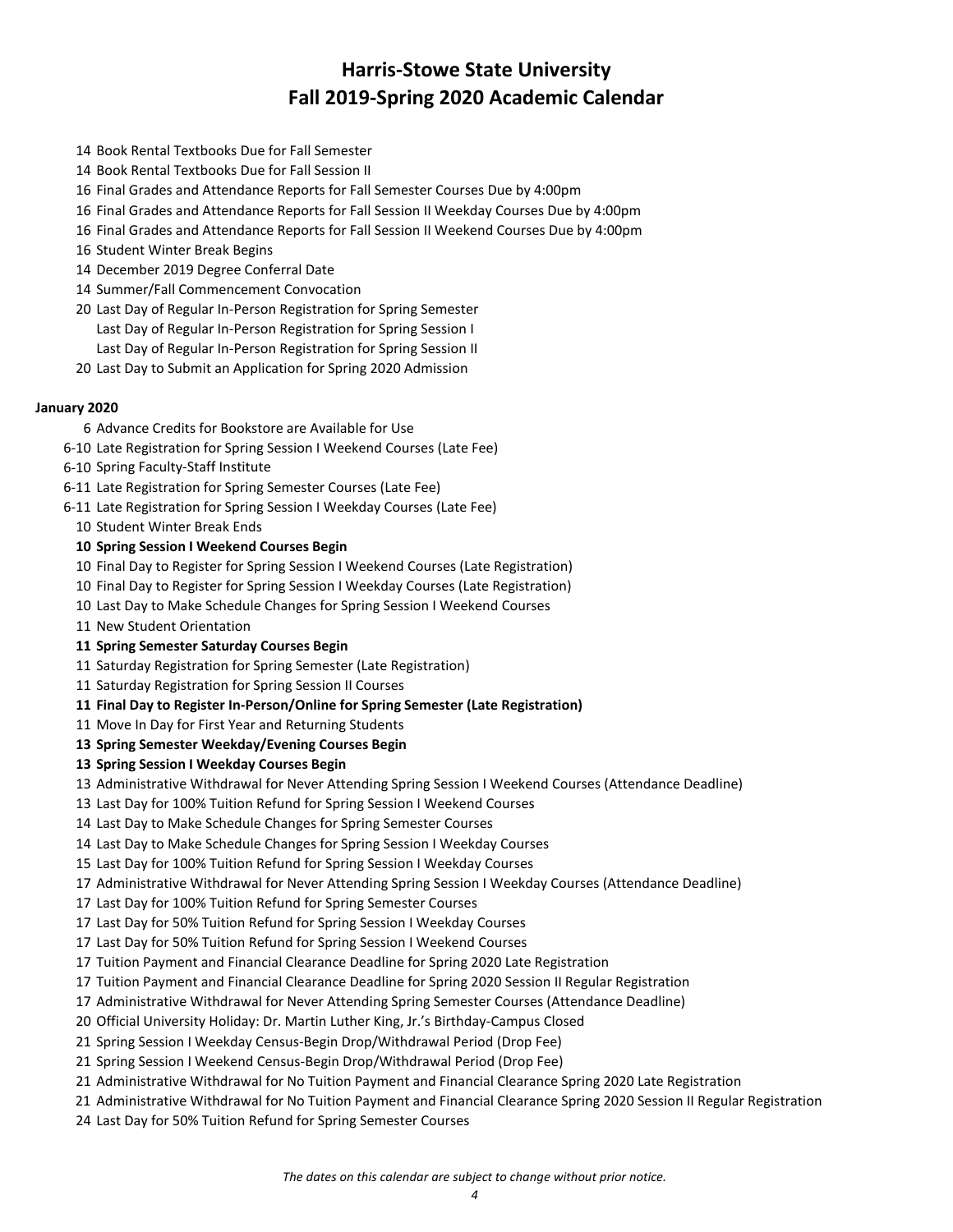Last Day for 25% Tuition Refund for Spring Semester Courses

31-Feb 1 Spring Session I Weekend Midterm Examinations

## **February 2020**

- Spring Semester Census-Begin Drop/Withdrawal Period (Drop Fee)
- Spring Session I Weekend Midterm Grades Due by 4:00pm
- Final Day Advance Credits are Available for Use in Bookstore
- 5-7 Spring Session I Weekday Midterm Examinations
- Spring Session I Weekday Midterm Grades Due by 4:00pm
- **Final Day to Drop/Withdraw from Spring Session I Weekend Courses-End Drop/Withdrawal Period**
- Graduation Application Deadline for May 2020 Degree Conferral
- Official University Holiday: President's Day-Campus Closed
- **Final Day to Drop/Withdraw from Spring Session I Weekday Courses-End Drop/Withdrawal Period**
- Last Day of Regular Registration for Spring Session II Weekend Courses
- 28-29 Spring Session I Weekend Final Examinations; Spring Session I Weekend Courses End
- 29-Mar 6 Spring Semester Midterm Examinations

## **March 2020**

- Final Grades and Attendance Reports for Spring Session I Weekend Courses Due by 4:00pm
- Book Rental Textbooks Due for Spring Session I Weekend
- 2-6 Late Registration for Spring Session II Weekend Courses (Late Fee)
- 4-6 Spring Session I Weekday Final Examinations; Spring Session I Weekday Courses End
	- Last Day of Regular Registration for Spring Session II Weekday Courses
	- Final Day to Register for Spring Session II Weekend Courses (Late Registration)
	- Last Day to Make Schedule Changes for Spring Session II Weekend Courses (Late Registration)
	- **Spring Session II Weekend Courses Begin**
	- Spring Major Field Test Exit Exam Registration and Payment Deadline
	- Final Grades and Attendance Reports for Spring Session I Weekday Courses Due by 4:00pm
	- Book Rental Textbooks Due for Spring Session I Weekday
- Spring Semester Midterm Grades Due by 4:00pm
- 9-13 Late Registration for Spring Session II Weekday Courses (Late Fee)
- 9-14 Spring Recess for Semester
	- Final Day to Register for Spring Session II Weekday Courses (Late Registration)
	- Administrative Withdrawal for Never Attending Spring Session II Weekend Courses (Attendance Deadline)
	- Last Day for 100% Tuition Refund for Spring Session II Weekend Courses

# **Spring Session II Weekday Courses Begin**

- Summer 2020 Registration Begins
- Fall 2020 Registration Begins
- Spring 2021 Registration Begins
- Last Day to Make Schedule Changes for Spring Session II Weekday Courses (Late Registration)
- Last Day for 100% Tuition Refund for Spring Session II Weekday Courses
- Administrative Withdrawal for Never Attending Spring Session II Weekday Courses (Attendance Deadline)
- Last Day for 50% Tuition Refund for Spring Session II Weekend Courses
- Last Day for 50% Tuition Refund for Spring Session II Weekday Courses
- Last Day for Students to Resolve Fall 2019 Semester Incomplete Grades
- Tuition Payment and Financial Clearance Deadline for Spring 2020 Session II Late Registration
- Spring Major Field Test Exit Exam
- Administrative Withdrawal for No Tuition Payment and Financial Clearance Spring 2020 Session II Late Registration
- Spring Session II Weekend Census-Begin Drop/Withdrawal Period (Drop Fee)
- Spring Session II Weekday Census-Begin Drop/Withdrawal Period (Drop Fee)